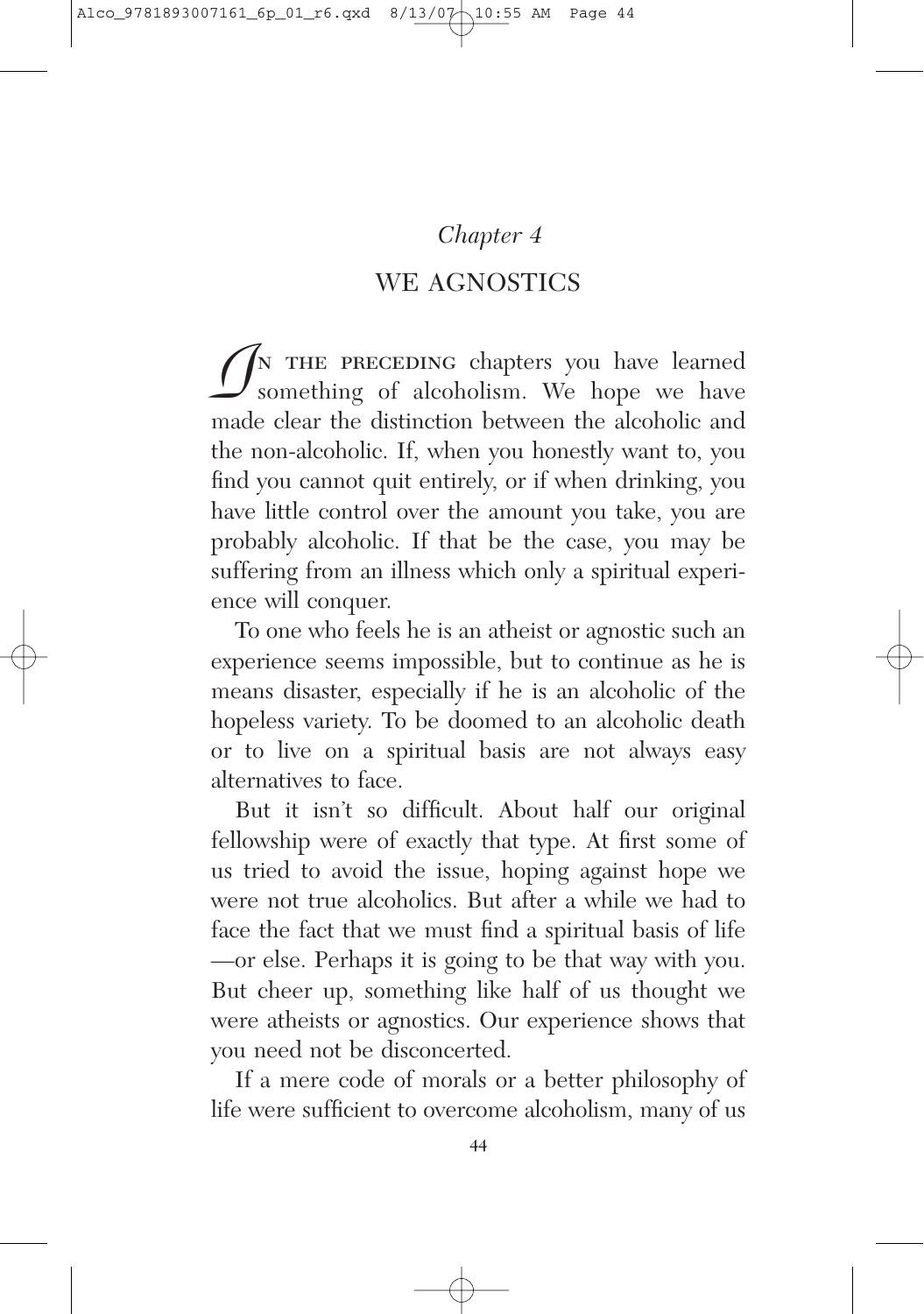would have recovered long ago. But we found that such codes and philosophies did not save us, no matter how much we tried. We could wish to be moral, we could wish to be philosophically comforted, in fact, we could will these things with all our might, but the needed power wasn't there. Our human resources, as marshalled by the will, were not sufficient; they failed utterly.

Lack of power, that was our dilemma. We had to find a power by which we could live, and it had to be a *Power greater than ourselves.* Obviously. But where and how were we to find this Power?

Well, that's exactly what this book is about. Its main object is to enable you to find a Power greater than yourself which will solve your problem. That means we have written a book which we believe to be spiritual as well as moral. And it means, of course, that we are going to talk about God. Here difficulty arises with agnostics. Many times we talk to a new man and watch his hope rise as we discuss his alcoholic problems and explain our fellowship. But his face falls when we speak of spiritual matters, especially when we mention God, for we have re-opened a subject which our man thought he had neatly evaded or entirely ignored.

We know how he feels. We have shared his honest doubt and prejudice. Some of us have been violently anti-religious. To others, the word "God'' brought up a particular idea of Him with which someone had tried to impress them during childhood. Perhaps we rejected this particular conception because it seemed inadequate. With that rejection we imagined we had abandoned the God idea entirely. We were bothered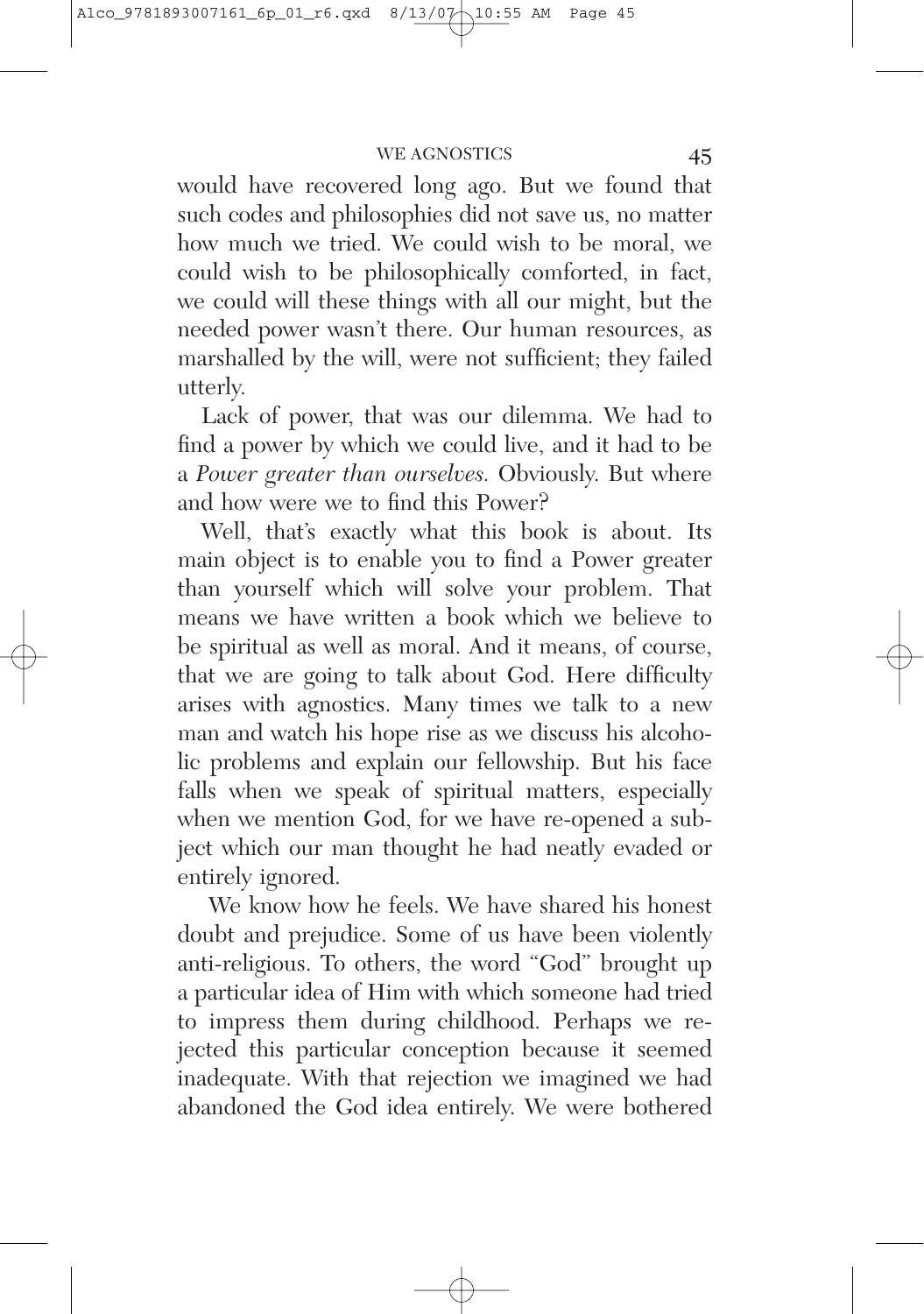with the thought that faith and dependence upon a Power beyond ourselves was somewhat weak, even cowardly. We looked upon this world of warring individuals, warring theological systems, and inexplicable calamity, with deep skepticism. We looked askance at many individuals who claimed to be godly. How could a Supreme Being have anything to do with it all? And who could comprehend a Supreme Being anyhow? Yet, in other moments, we found ourselves thinking, when enchanted by a starlit night, "Who, then, made all this?'' There was a feeling of awe and wonder, but it was fleeting and soon lost.

Yes, we of agnostic temperament have had these thoughts and experiences. Let us make haste to reassure you. We found that as soon as we were able to lay aside prejudice and express even a willingness to believe in a Power greater than ourselves, we commenced to get results, even though it was impossible for any of us to fully define or comprehend that Power, which is God.

Much to our relief, we discovered we did not need to consider another's conception of God. Our own conception, however inadequate, was sufficient to make the approach and to effect a contact with Him. As soon as we admitted the possible existence of a Creative Intelligence, a Spirit of the Universe underlying the totality of things, we began to be possessed of a new sense of power and direction, provided we took other simple steps. We found that God does not make too hard terms with those who seek Him. To us, the Realm of Spirit is broad, roomy, all inclusive; never exclusive or forbidding to those who earnestly seek. It is open, we believe, to all men.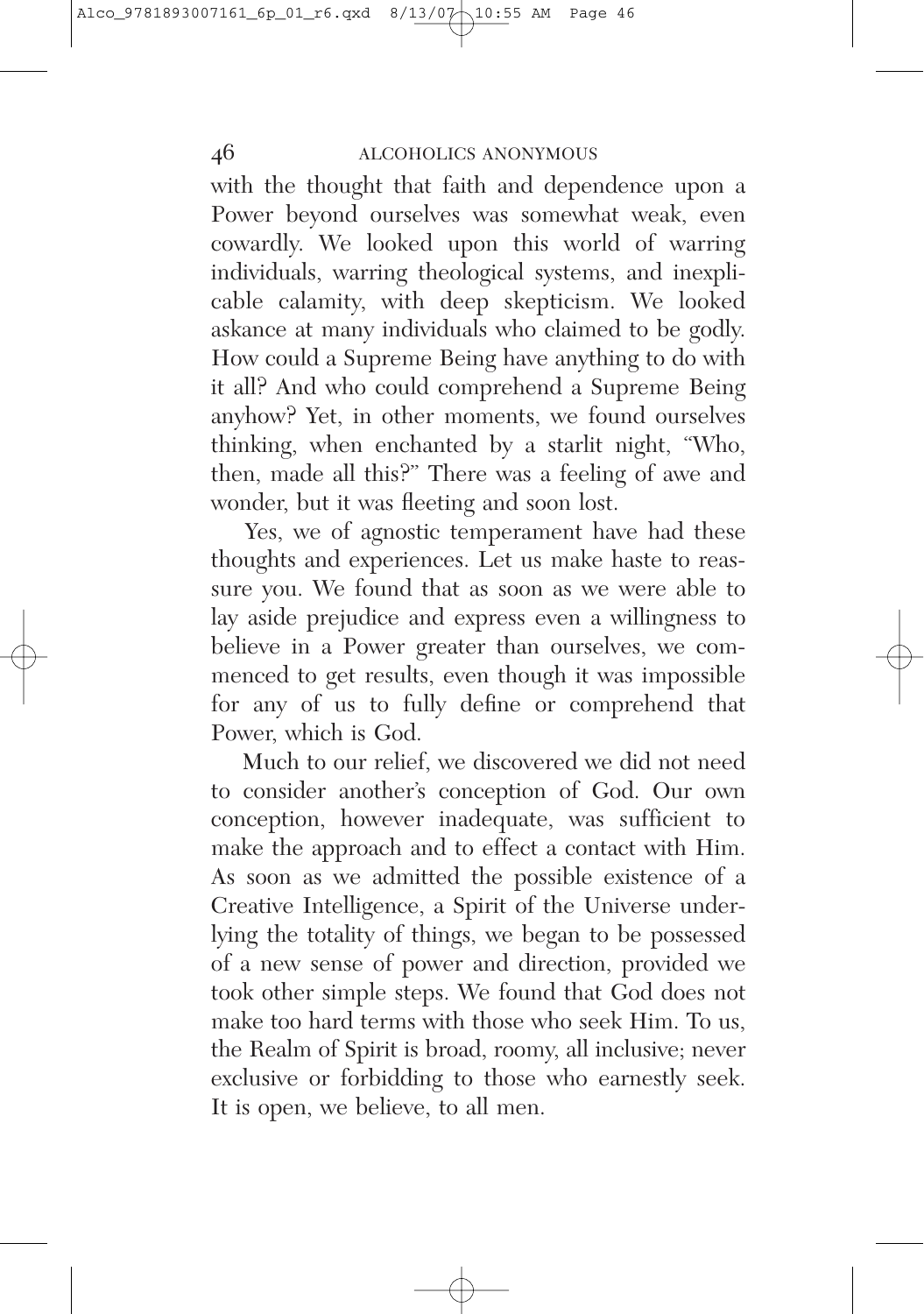When, therefore, we speak to you of God, we mean your own conception of God. This applies, too, to other spiritual expressions which you find in this book. Do not let any prejudice you may have against spiritual terms deter you from honestly asking yourself what they mean to you. At the start, this was all we needed to commence spiritual growth, to effect our first conscious relation with God as we understood Him. Afterward, we found ourselves accepting many things which then seemed entirely out of reach. That was growth, but if we wished to grow we had to begin somewhere. So we used our own conception, however limited it was.

We needed to ask ourselves but one short question. "Do I now believe, or am I even willing to believe, that there is a Power greater than myself?'' As soon as a man can say that he does believe, or is willing to believe, we emphatically assure him that he is on his way. It has been repeatedly proven among us that upon this simple cornerstone a wonderfully effective spiritual structure can be built.\*

That was great news to us, for we had assumed we could not make use of spiritual principles unless we accepted many things on faith which seemed difficult to believe. When people presented us with spiritual approaches, how frequently did we all say, "I wish I had what that man has. I'm sure it would work if I could only believe as he believes. But I cannot accept as surely true the many articles of faith which are so plain to him.'' So it was comforting to learn that we could commence at a simpler level.

Besides a seeming inability to accept much on faith,

<sup>\*</sup> Please be sure to read Appendix II on "Spiritual Experience."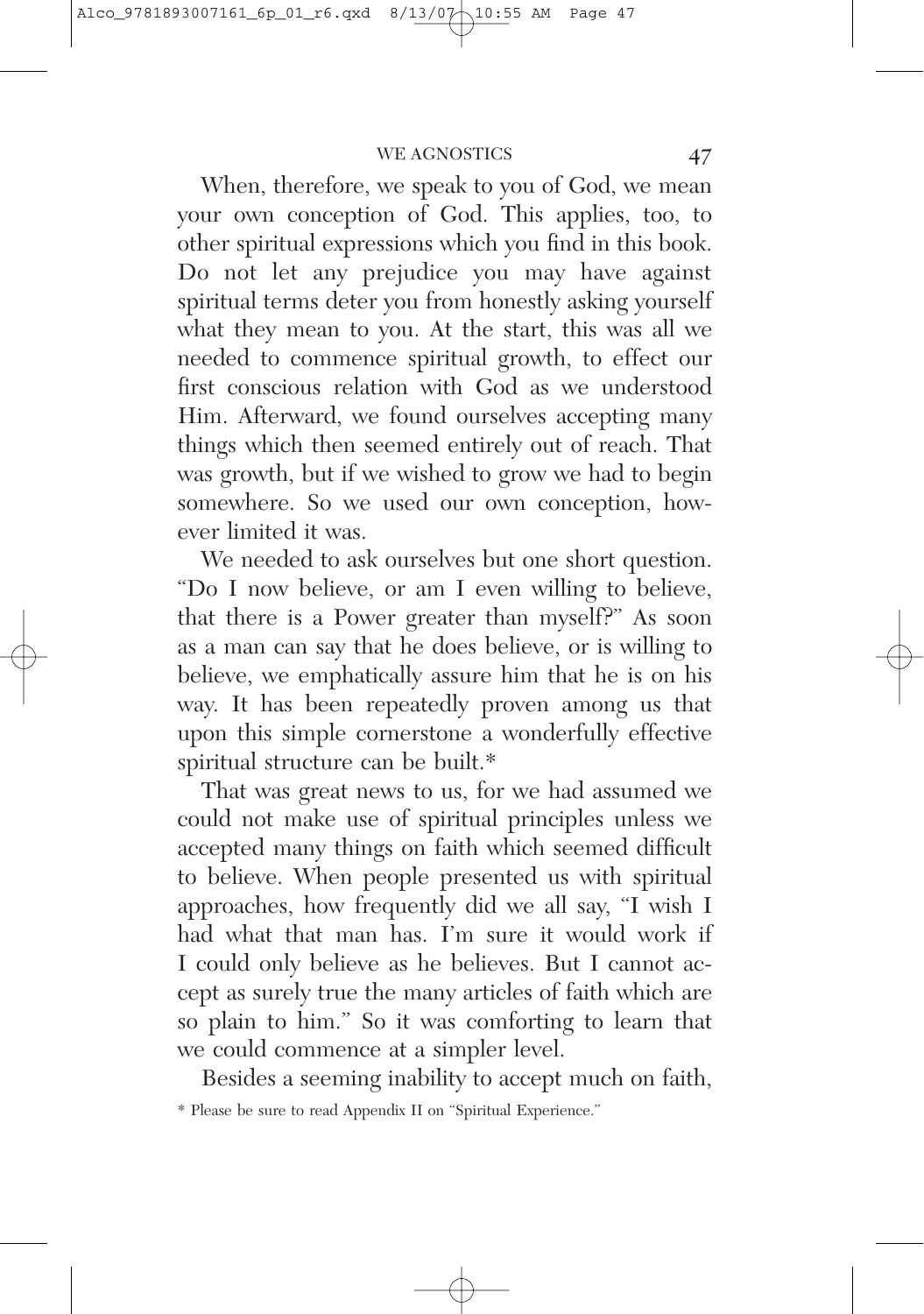we often found ourselves handicapped by obstinacy, sensitiveness, and unreasoning prejudice. Many of us have been so touchy that even casual reference to spiritual things made us bristle with antagonism. This sort of thinking had to be abandoned. Though some of us resisted, we found no great difficulty in casting aside such feelings. Faced with alcoholic destruction, we soon became as open minded on spiritual matters as we had tried to be on other questions. In this respect alcohol was a great persuader. It finally beat us into a state of reasonableness. Sometimes this was a tedious process; we hope no one else will be prejudiced for as long as some of us were.

The reader may still ask why he should believe in a Power greater than himself. We think there are good reasons. Let us have a look at some of them.

The practical individual of today is a stickler for facts and results. Nevertheless, the twentieth century readily accepts theories of all kinds, provided they are firmly grounded in fact. We have numerous theories, for example, about electricity. Everybody believes them without a murmur of doubt. Why this ready acceptance? Simply because it is impossible to explain what we see, feel, direct, and use, without a reasonable assumption as a starting point.

Everybody nowadays, believes in scores of assumptions for which there is good evidence, but no perfect visual proof. And does not science demonstrate that visual proof is the weakest proof? It is being constantly revealed, as mankind studies the material world, that outward appearances are not inward reality at all. To illustrate:

The prosaic steel girder is a mass of electrons whirl-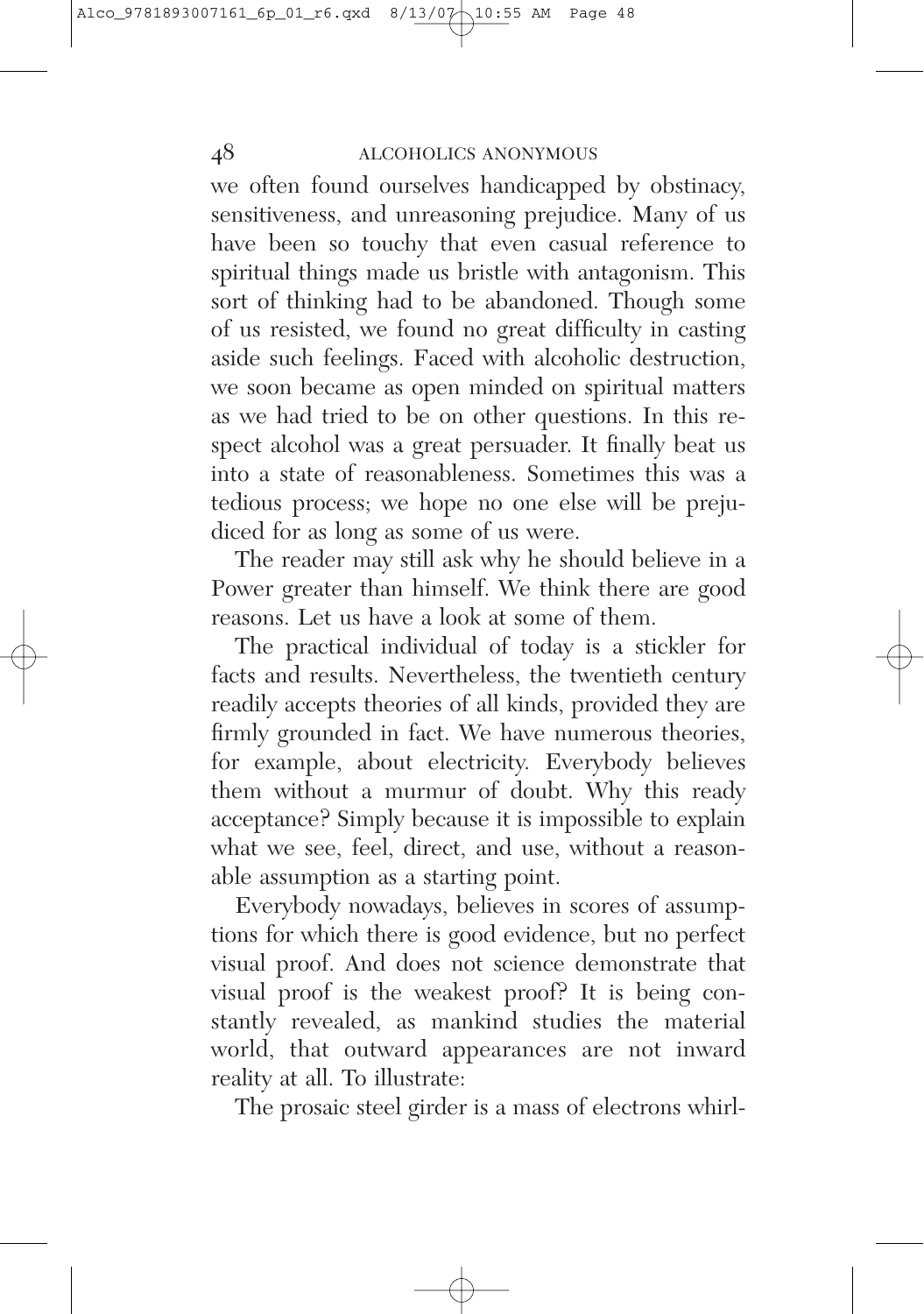ing around each other at incredible speed. These tiny bodies are governed by precise laws, and these laws hold true throughout the material world. Science tells us so. We have no reason to doubt it. When, however, the perfectly logical assumption is suggested that underneath the material world and life as we see it, there is an All Powerful, Guiding, Creative Intelligence, right there our perverse streak comes to the surface and we laboriously set out to convince ourselves it isn't so. We read wordy books and indulge in windy arguments, thinking we believe this universe needs no God to explain it. Were our contentions true, it would follow that life originated out of nothing, means nothing, and proceeds nowhere.

Instead of regarding ourselves as intelligent agents, spearheads of God's ever advancing Creation, we agnostics and atheists chose to believe that our human intelligence was the last word, the alpha and the omega, the beginning and end of all. Rather vain of us, wasn't it?

We, who have traveled this dubious path, beg you to lay aside prejudice, even against organized religion. We have learned that whatever the human frailties of various faiths may be, those faiths have given purpose and direction to millions. People of faith have a logical idea of what life is all about. Actually, we used to have no reasonable conception whatever. We used to amuse ourselves by cynically dissecting spiritual beliefs and practices when we might have observed that many spiritually-minded persons of all races, colors, and creeds were demonstrating a degree of stability, happiness and usefulness which we should have sought ourselves.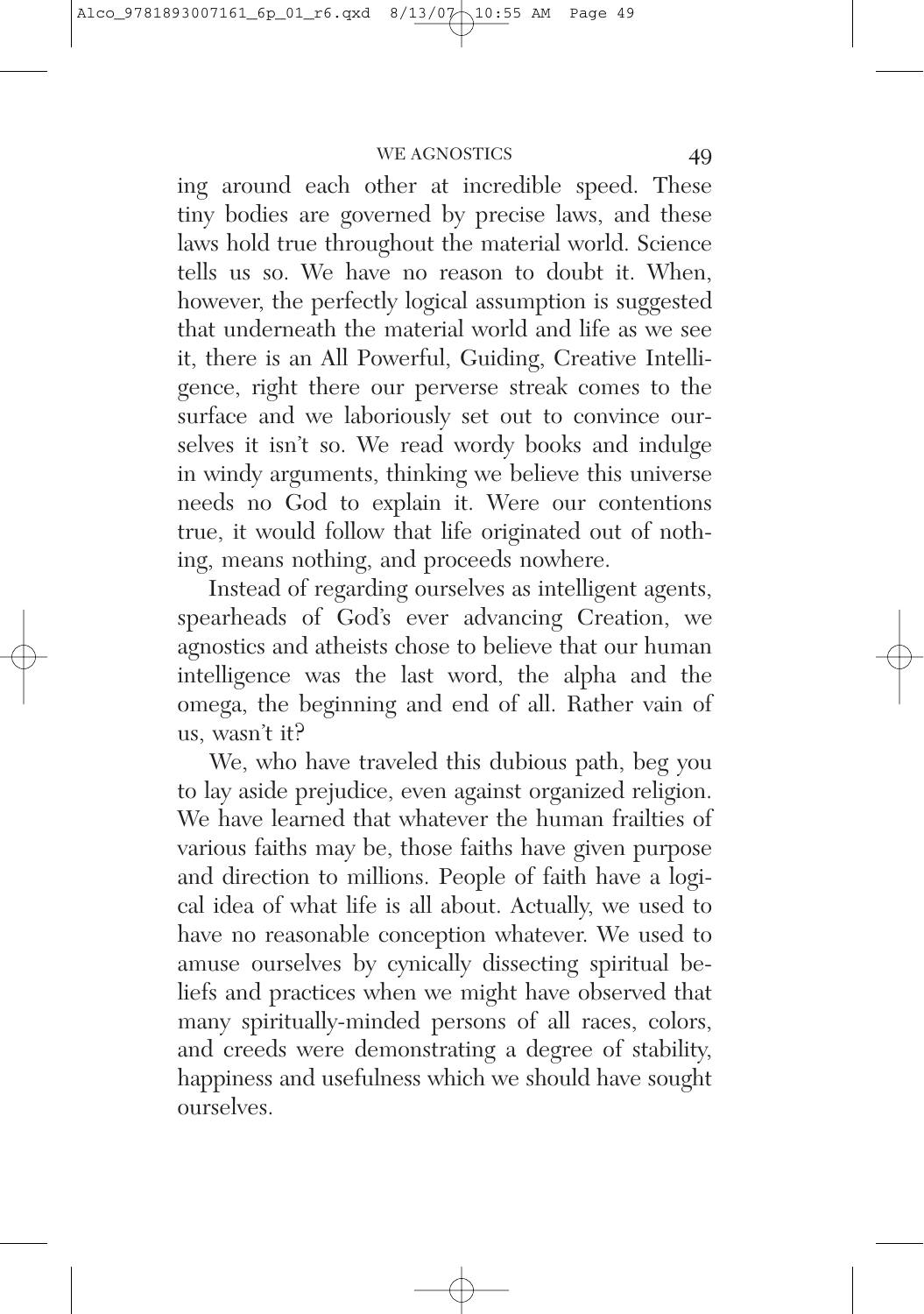Instead, we looked at the human defects of these people, and sometimes used their shortcomings as a basis of wholesale condemnation. We talked of intolerance, while we were intolerant ourselves. We missed the reality and the beauty of the forest because we were diverted by the ugliness of some of its trees. We never gave the spiritual side of life a fair hearing.

In our personal stories you will find a wide variation in the way each teller approaches and conceives of the Power which is greater than himself. Whether we agree with a particular approach or conception seems to make little difference. Experience has taught us that these are matters about which, for our purpose, we need not be worried. They are questions for each individual to settle for himself.

On one proposition, however, these men and women are strikingly agreed. Every one of them has gained access to, and believes in, a Power greater than himself. This Power has in each case accomplished the miraculous, the humanly impossible. As a celebrated American statesman put it, "Let's look at the record.''

Here are thousands of men and women, worldly indeed. They flatly declare that since they have come to believe in a Power greater than themselves, to take a certain attitude toward that Power, and to do certain simple things, there has been a revolutionary change in their way of living and thinking. In the face of collapse and despair, in the face of the total failure of their human resources, they found that a new power, peace, happiness, and sense of direction flowed into them. This happened soon after they wholeheartedly met a few simple requirements. Once con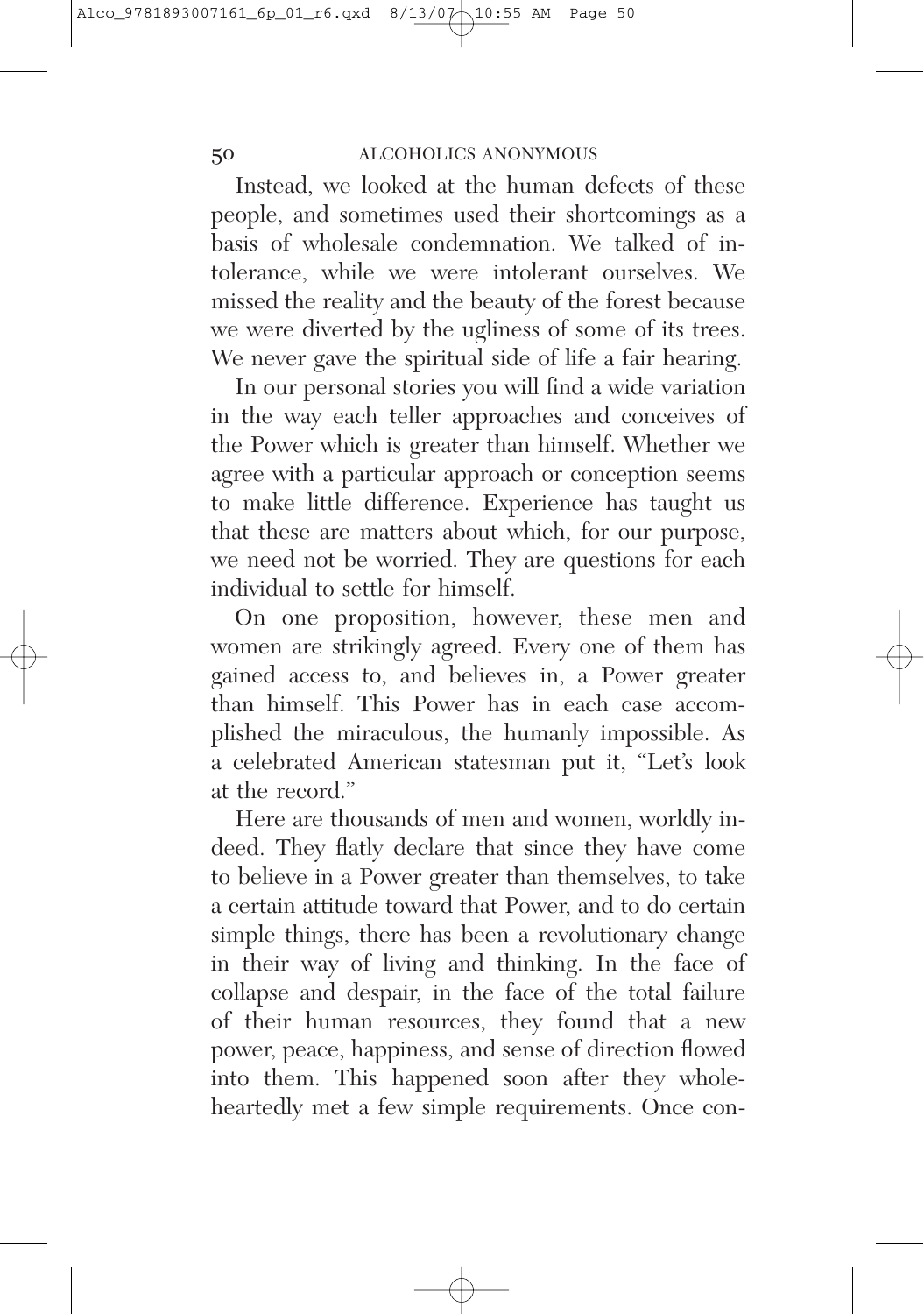fused and baffled by the seeming futility of existence, they show the underlying reasons why they were making heavy going of life. Leaving aside the drink question, they tell why living was so unsatisfactory. They show how the change came over them. When many hundreds of people are able to say that the consciousness of the Presence of God is today the most important fact of their lives, they present a powerful reason why one should have faith.

This world of ours has made more material progress in the last century than in all the millenniums which went before. Almost everyone knows the reason. Students of ancient history tell us that the intellect of men in those days was equal to the best of today. Yet in ancient times material progress was painfully slow. The spirit of modern scientific inquiry, research and invention was almost unknown. In the realm of the material, men's minds were fettered by superstition, tradition, and all sorts of fixed ideas. Some of the contemporaries of Columbus thought a round earth preposterous. Others came near putting Galileo to death for his astronomical heresies.

We asked ourselves this: Are not some of us just as biased and unreasonable about the realm of the spirit as were the ancients about the realm of the material? Even in the present century, American newspapers were afraid to print an account of the Wright brothers' first successful flight at Kitty Hawk. Had not all efforts at flight failed before? Did not Professor Langley's flying machine go to the bottom of the Potomac River? Was it not true that the best mathematical minds had proved man could never fly? Had not people said God had reserved this privilege to the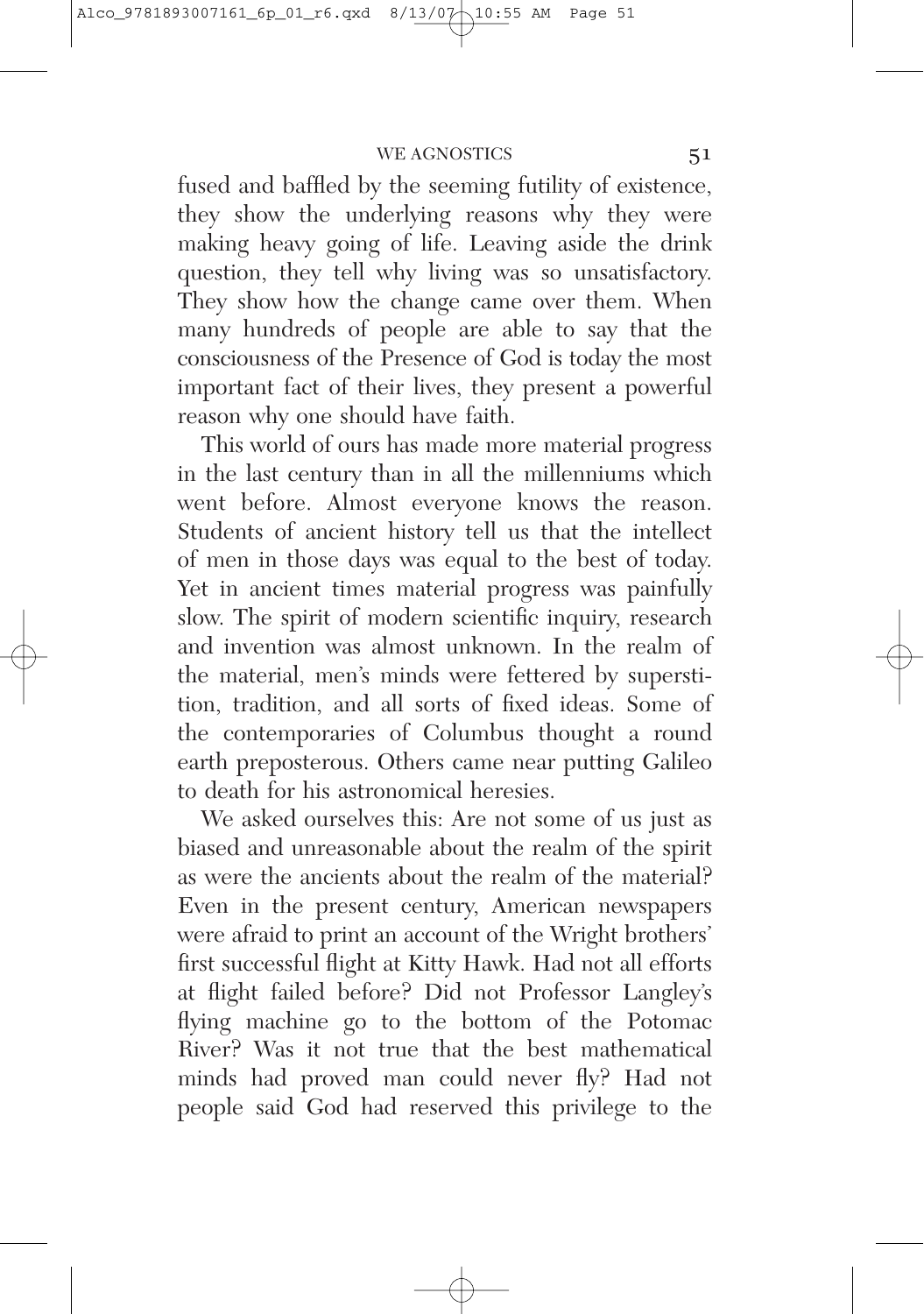birds? Only thirty years later the conquest of the air was almost an old story and airplane travel was in full swing.

But in most fields our generation has witnessed complete liberation of our thinking. Show any longshoreman a Sunday supplement describing a proposal to explore the moon by means of a rocket and he will say, "I bet they do it—maybe not so long either.'' Is not our age characterized by the ease with which we discard old ideas for new, by the complete readiness with which we throw away the theory or gadget which does not work for something new which does?

We had to ask ourselves why we shouldn't apply to our human problems this same readiness to change our point of view. We were having trouble with personal relationships, we couldn't control our emotional natures, we were a prey to misery and depression, we couldn't make a living, we had a feeling of uselessness, we were full of fear, we were unhappy, we couldn't seem to be of real help to other people was not a basic solution of these bedevilments more important than whether we should see newsreels of lunar flight? Of course it was.

When we saw others solve their problems by a simple reliance upon the Spirit of the Universe, we had to stop doubting the power of God. Our ideas did not work. But the God idea did.

The Wright brothers' almost childish faith that they could build a machine which would fly was the mainspring of their accomplishment. Without that, nothing could have happened. We agnostics and atheists were sticking to the idea that self-sufficiency would solve our problems. When others showed us that "God-suf-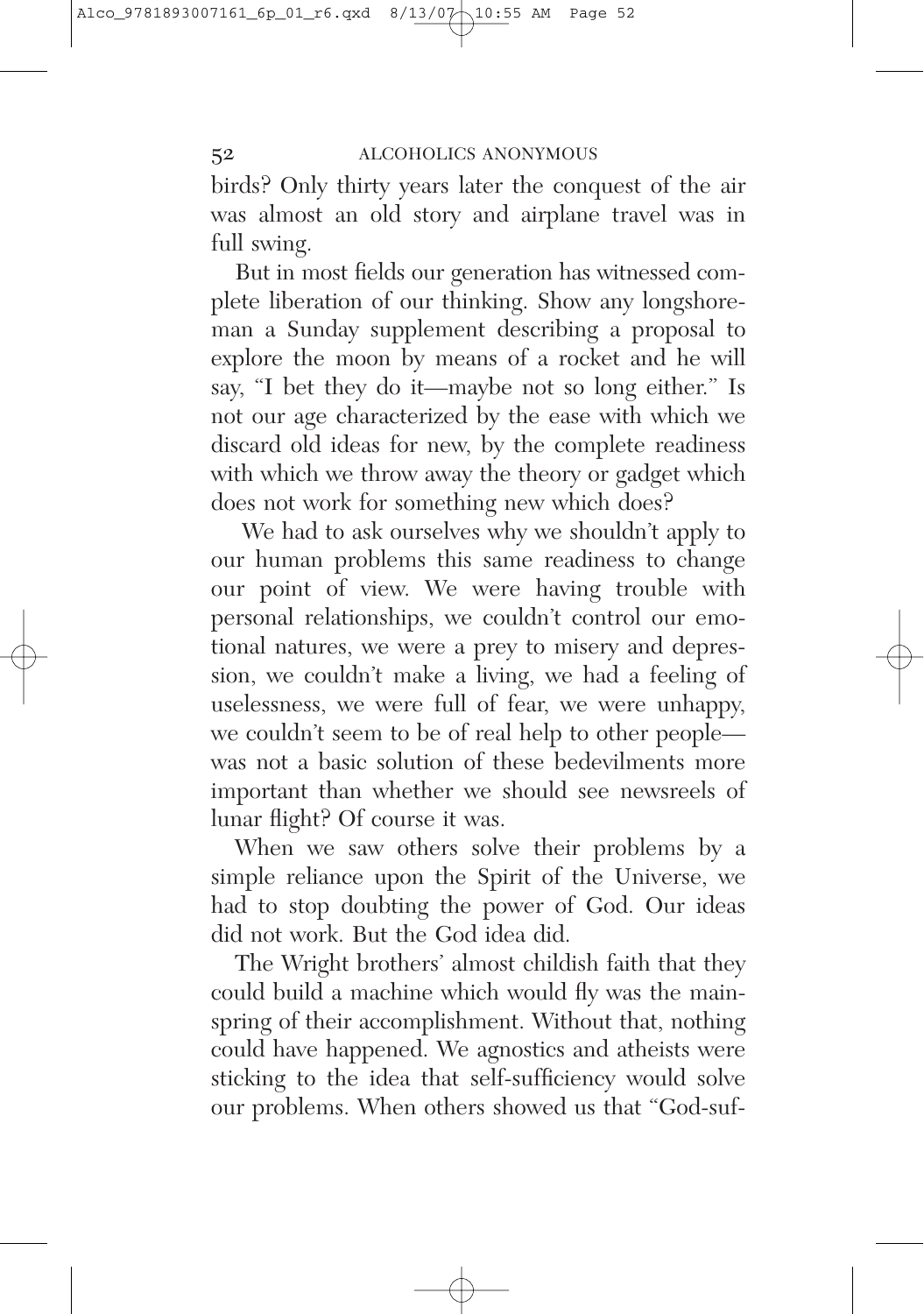ficiency'' worked with them, we began to feel like those who had insisted the Wrights would never fly.

Logic is great stuff. We liked it. We still like it. It is not by chance we were given the power to reason, to examine the evidence of our senses, and to draw conclusions. That is one of man's magnificent attributes. We agnostically inclined would not feel satisfied with a proposal which does not lend itself to reasonable approach and interpretation. Hence we are at pains to tell why we think our present faith is reasonable, why we think it more sane and logical to believe than not to believe, why we say our former thinking was soft and mushy when we threw up our hands in doubt and said. "We don't know."

When we became alcoholics, crushed by a selfimposed crisis we could not postpone or evade, we had to fearlessly face the proposition that either God is everything or else He is nothing. God either is, or He isn't. What was our choice to be?

Arrived at this point, we were squarely confronted with the question of faith. We couldn't duck the issue. Some of us had already walked far over the Bridge of Reason toward the desired shore of faith. The outlines and the promise of the New Land had brought lustre to tired eyes and fresh courage to flagging spirits. Friendly hands had stretched out in welcome. We were grateful that Reason had brought us so far. But somehow, we couldn't quite step ashore. Perhaps we had been leaning too heavily on Reason that last mile and we did not like to lose our support.

That was natural, but let us think a little more closely. Without knowing it, had we not been brought to where we stood by a certain kind of faith? For did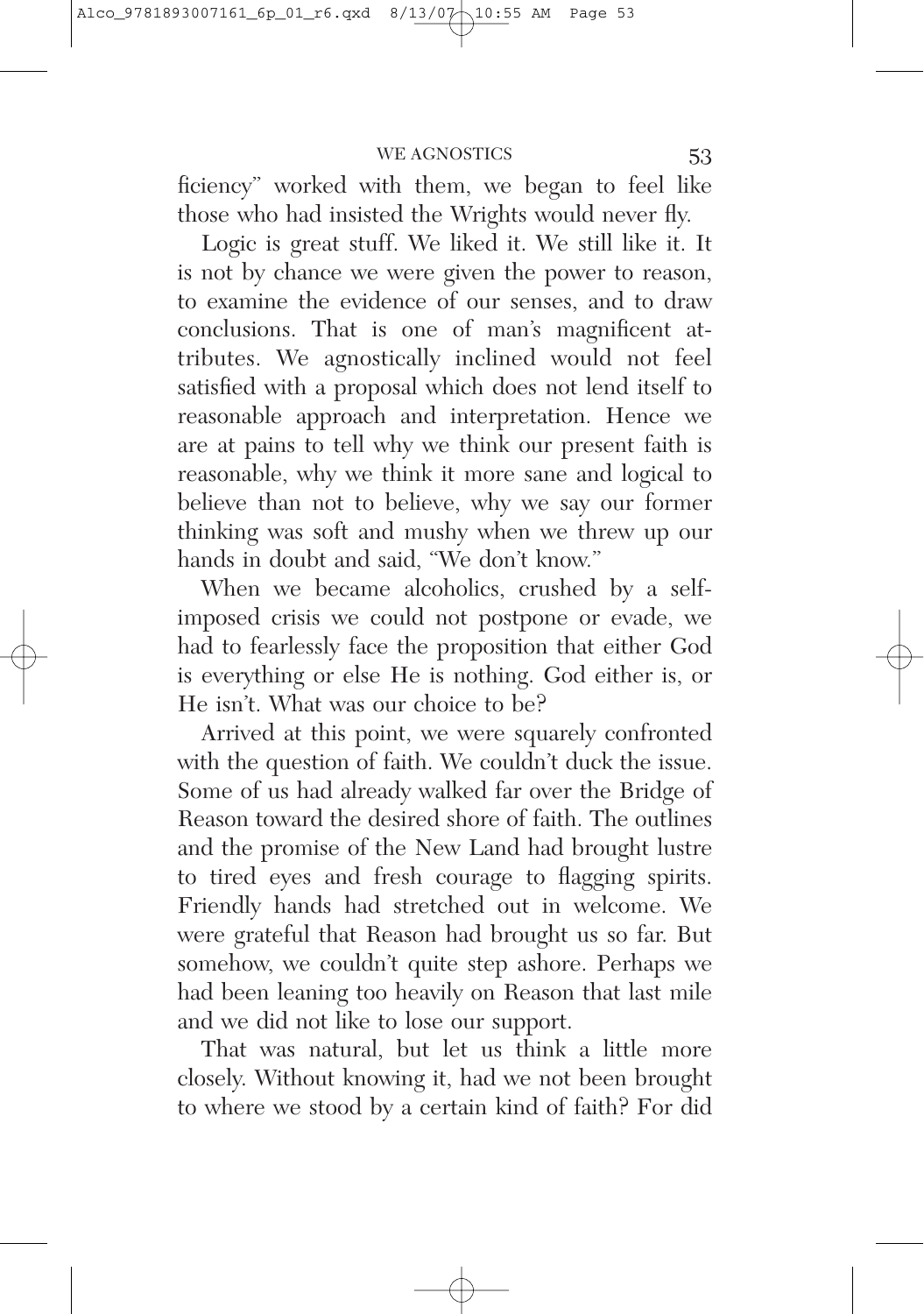we not believe in our own reasoning? Did we not have confidence in our ability to think? What was that but a sort of faith? Yes, we had been faithful, abjectly faithful to the God of Reason. So, in one way or another, we discovered that faith had been involved all the time!

We found, too, that we had been worshippers. What a state of mental goose-flesh that used to bring on! Had we not variously worshipped people, sentiment, things, money, and ourselves? And then, with a better motive, had we not worshipfully beheld the sunset, the sea, or a flower? Who of us had not loved something or somebody? How much did these feelings, these loves, these worships, have to do with pure reason? Little or nothing, we saw at last. Were not these things the tissue out of which our lives were constructed? Did not these feelings, after all, determine the course of our existence? It was impossible to say we had no capacity for faith, or love, or worship. In one form or another we had been living by faith and little else.

Imagine life without faith! Were nothing left but pure reason, it wouldn't be life. But we believed in life—of course we did. We could not prove life in the sense that you can prove a straight line is the shortest distance between two points, yet, there it was. Could we still say the whole thing was nothing but a mass of electrons, created out of nothing, meaning nothing, whirling on to a destiny of nothingness? Of course we couldn't. The electrons themselves seemed more intelligent than that. At least, so the chemist said.

Hence, we saw that reason isn't everything. Neither is reason, as most of us use it, entirely dependable,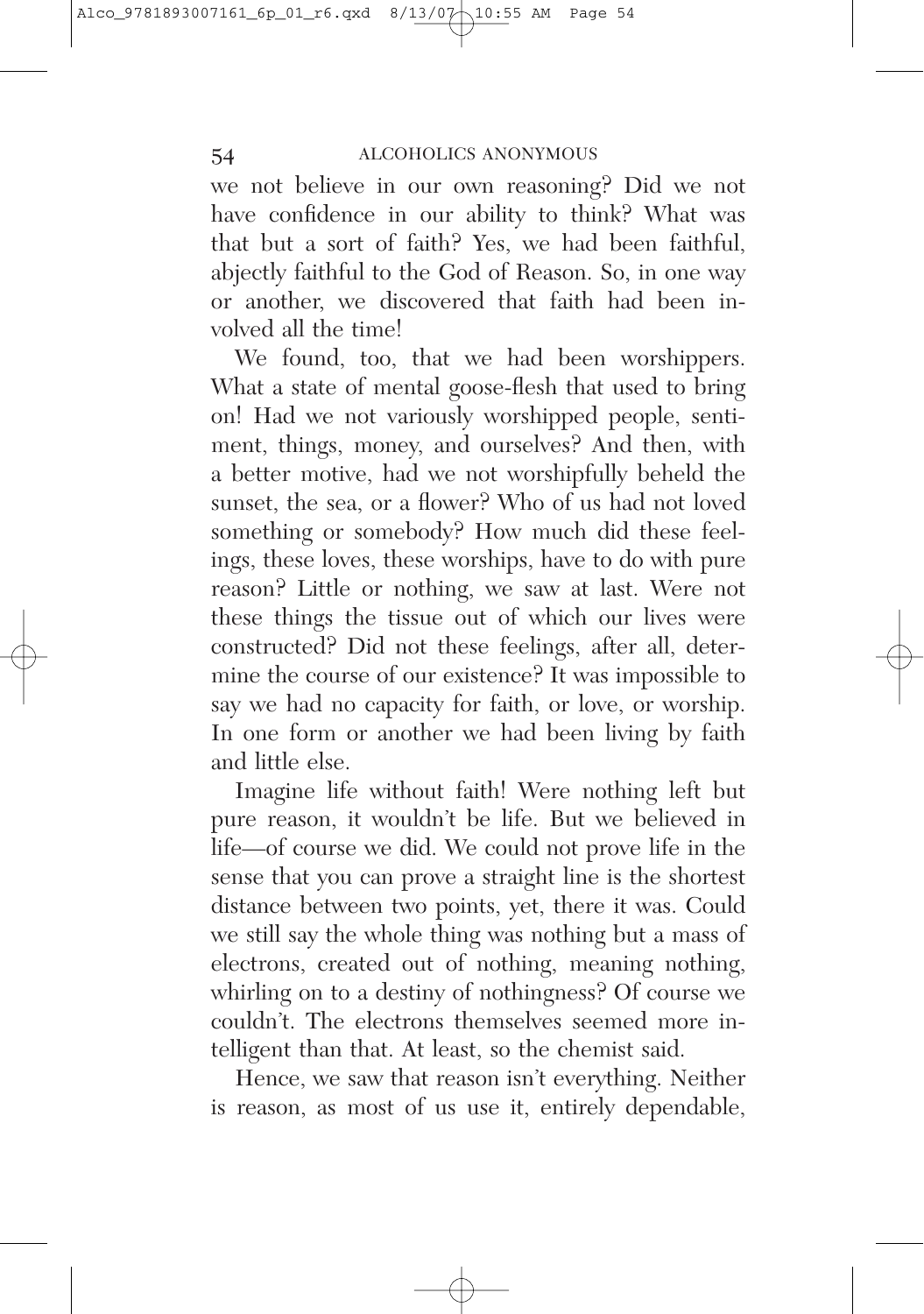though it emanate from our best minds. What about people who proved that man could never fly?

Yet we had been seeing another kind of flight, a spiritual liberation from this world, people who rose above their problems. They said God made these things possible, and we only smiled. We had seen spiritual release, but liked to tell ourselves it wasn't true.

Actually we were fooling ourselves, for deep down in every man, woman, and child, is the fundamental idea of God. It may be obscured by calamity, by pomp, by worship of other things, but in some form or other it is there. For faith in a Power greater than ourselves, and miraculous demonstrations of that power in human lives, are facts as old as man himself.

We finally saw that faith in some kind of God was a part of our make-up, just as much as the feeling we have for a friend. Sometimes we had to search fearlessly, but He was there. He was as much a fact as we were. We found the Great Reality deep down within us. In the last analysis it is only there that He may be found. It was so with us.

We can only clear the ground a bit. If our testimony helps sweep away prejudice, enables you to think honestly, encourages you to search diligently within yourself, then, if you wish, you can join us on the Broad Highway. With this attitude you cannot fail. The consciousness of your belief is sure to come to you.

In this book you will read the experience of a man who thought he was an atheist. His story is so interesting that some of it should be told now. His change of heart was dramatic, convincing, and moving.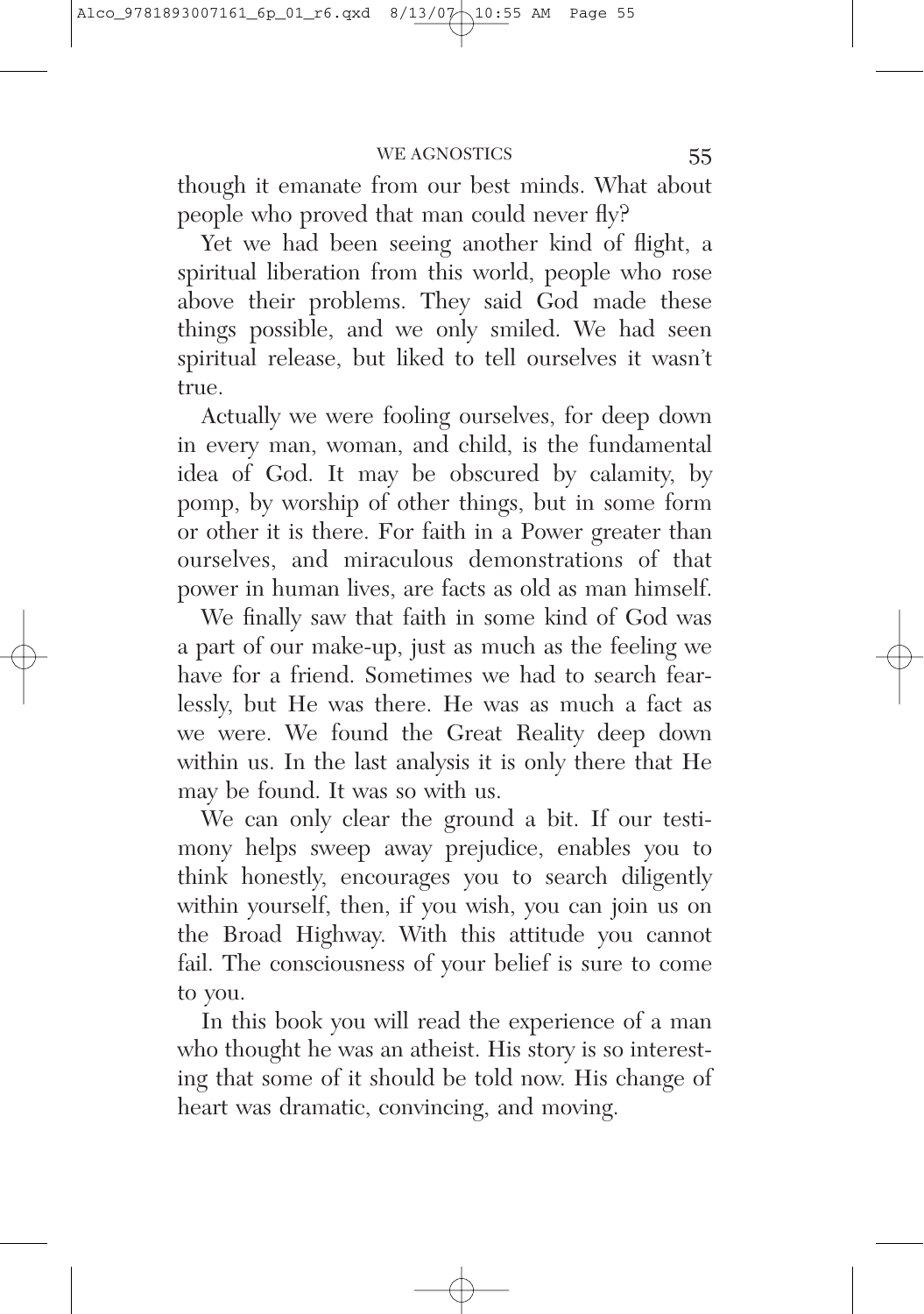Our friend was a minister's son. He attended church school, where he became rebellious at what he thought an overdose of religious education. For years thereafter he was dogged by trouble and frustration. Business failure, insanity, fatal illness, suicide these calamities in his immediate family embittered and depressed him. Post-war disillusionment, ever more serious alcoholism, impending mental and physical collapse, brought him to the point of self-destruction.

One night, when confined in a hospital, he was approached by an alcoholic who had known a spiritual experience. Our friend's gorge rose as he bitterly cried out: "If there is a God, He certainly hasn't done anything for me!'' But later, alone in his room, he asked himself this question: "Is it possible that all the religious people I have known are wrong?'' While pondering the answer he felt as though he lived in hell. Then, like a thunderbolt, a great thought came. It crowded out all else:

*"Who are you to say there is no God?''*

This man recounts that he tumbled out of bed to his knees. In a few seconds he was overwhelmed by a conviction of the Presence of God. It poured over and through him with the certainty and majesty of a great tide at flood. The barriers he had built through the years were swept away. He stood in the Presence of Infinite Power and Love. He had stepped from bridge to shore. For the first time, he lived in conscious companionship with his Creator.

Thus was our friend's cornerstone fixed in place. No later vicissitude has shaken it. His alcoholic problem was taken away. That very night, years ago, it dis-